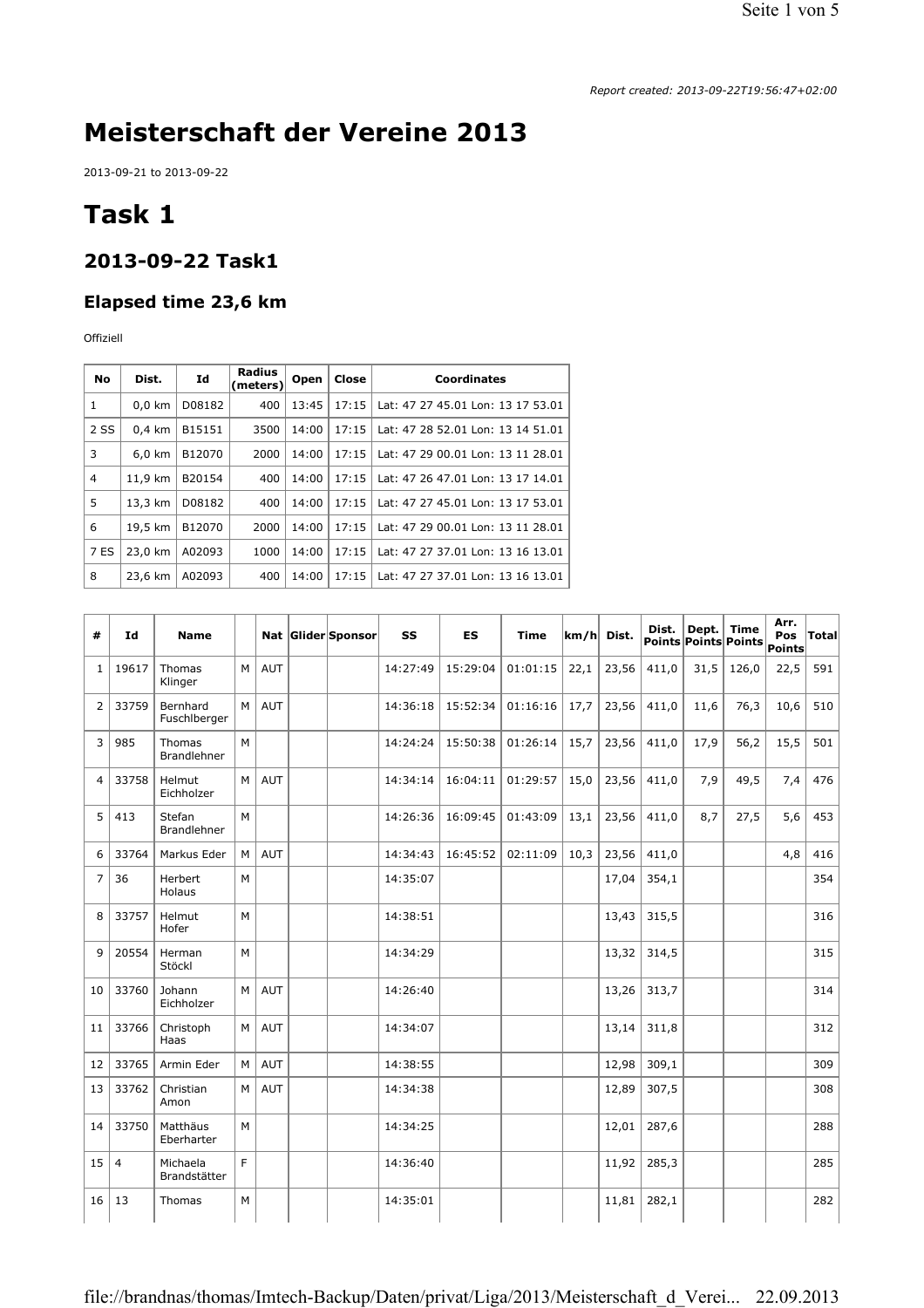|    |                | Laireither                 |   |            |  |          |  |       |       |  |     |
|----|----------------|----------------------------|---|------------|--|----------|--|-------|-------|--|-----|
| 17 | 8              | Mike Kreidl                | M |            |  | 14:39:09 |  | 11,76 | 280,8 |  | 281 |
| 18 | 16             | <b>Eder Markus</b><br>jun. | M |            |  | 14:41:44 |  | 11,26 | 264,7 |  | 265 |
| 19 | $\overline{7}$ | Hannes<br>Huber            | M |            |  | 14:23:07 |  | 11,17 | 261,9 |  | 262 |
| 20 | 9176           | Stephan<br>Gruber          | M |            |  | 14:33:42 |  | 11,15 | 261,2 |  | 261 |
| 21 | 10             | Thomas<br>Walder           | M |            |  | 14:34:32 |  | 11,06 | 257,8 |  | 258 |
| 22 | 6              | Franz<br>Grünwald          | M |            |  | 14:24:35 |  | 10,98 | 254,7 |  | 255 |
| 23 | $\overline{3}$ | Georg Auer                 | M |            |  | 14:27:50 |  | 10,98 | 254,4 |  | 254 |
| 24 | 12             | Günther<br>Willner         | M |            |  | 14:38:21 |  | 10,80 | 246,6 |  | 247 |
| 25 | 32             | Stefan<br>Müller           | M |            |  | 14:29:50 |  | 10,74 | 243,4 |  | 243 |
| 26 | 1964           | Ludwig<br>Entstrasser      | M |            |  | 14:38:08 |  | 10,54 | 233,3 |  | 233 |
| 27 | 33761          | Schartner<br>Christian     | M | AUT        |  | 14:37:12 |  | 10,51 | 231,9 |  | 232 |
| 28 | 15             | Richard<br>Edlinger        | M |            |  | 14:40:32 |  | 10,47 | 229,5 |  | 230 |
| 29 | 13475          | Helmut<br>Zeferer          | M |            |  | 14:25:03 |  | 10,23 | 216,7 |  | 217 |
| 30 | 18683          | Olli Binna                 | M |            |  | 14:42:20 |  | 10,15 | 212,3 |  | 212 |
| 31 | $\overline{2}$ | Caroline<br>Grabner        | F |            |  | 14:40:52 |  | 9,36  | 172,1 |  | 172 |
| 32 | 9              | Christoph<br>Müller        | М |            |  | 14:38:40 |  | 8,69  | 139,3 |  | 139 |
| 33 | 33763          | Stephan<br>Wirgler         | M | <b>AUT</b> |  |          |  | 6,00  | 74,5  |  | 75  |
| 33 | 5              | Michael<br>Gstöttner       | M |            |  |          |  | 6,00  | 74,5  |  | 75  |
| 33 | $\mathbf 1$    | <b>Brigitte</b><br>Hofer   | F |            |  |          |  | 6,00  | 74,5  |  | 75  |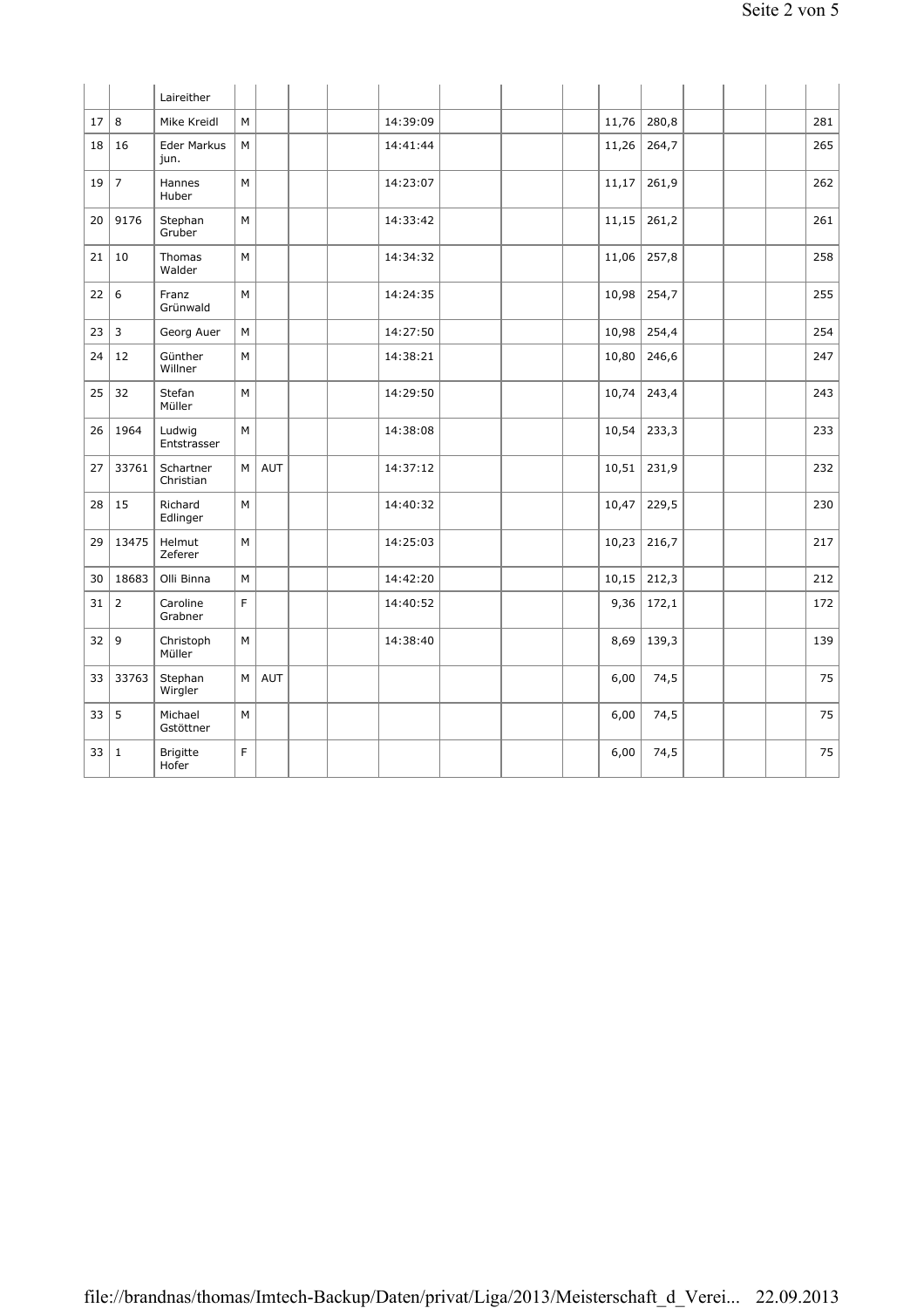### **Pilots absent from task (ABS)**

**Id Name**

### **Pilots not yet processed (NYP)**

| Ιd              | <b>Name</b>            |  |  |  |  |  |
|-----------------|------------------------|--|--|--|--|--|
| 11 <sub>1</sub> | Rudi Niedermühlbichler |  |  |  |  |  |
|                 | 13461   Karl Mauracher |  |  |  |  |  |
|                 | 13471   Alex Locher    |  |  |  |  |  |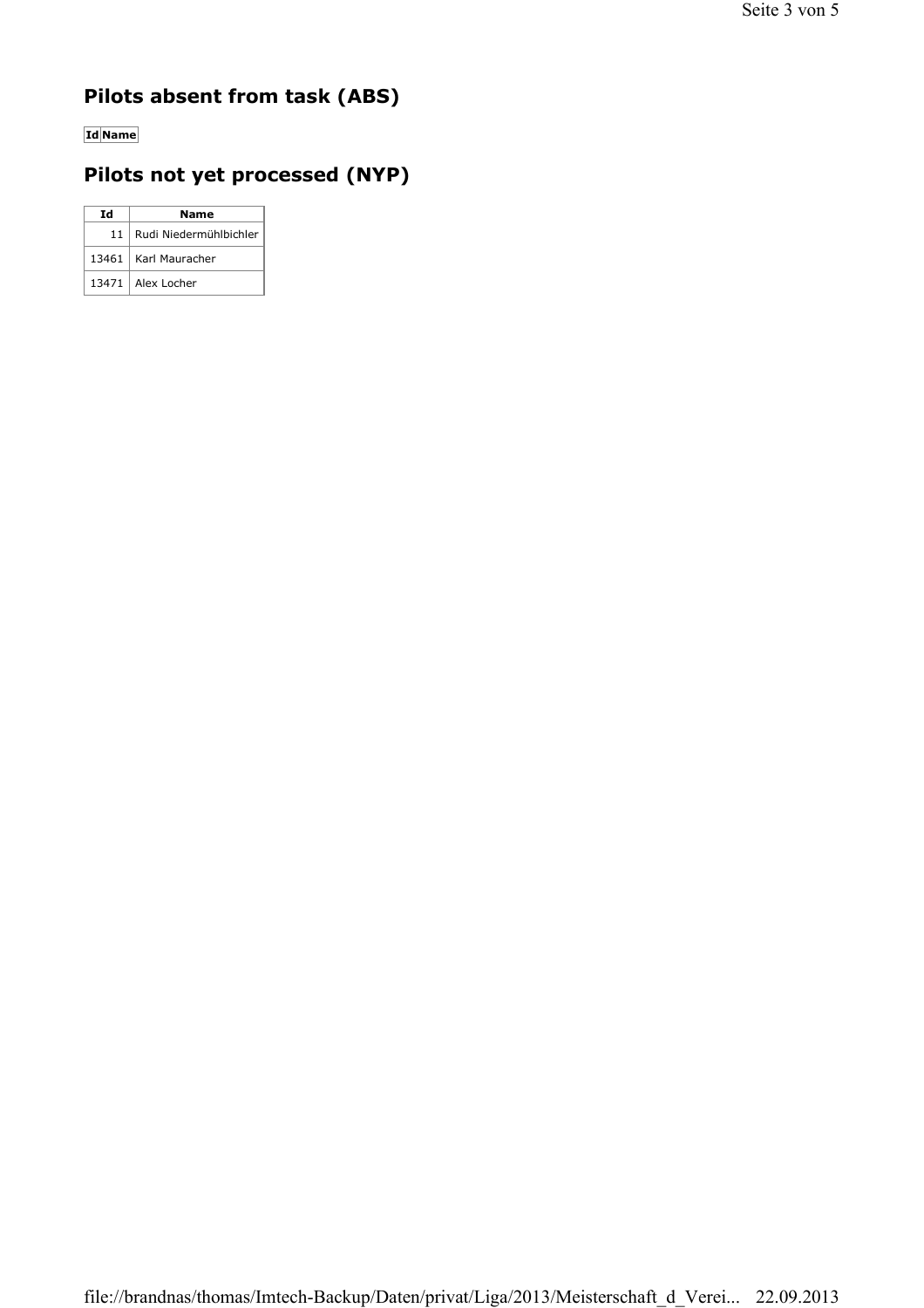#### **Task statistics**

| param                           | value                     |
|---------------------------------|---------------------------|
| ss_distance                     | 22.53                     |
| task_distance                   | 23.563                    |
| launch_to_ess_distance          | 22.965                    |
| no_of_pilots_present            | 35                        |
| no_of_pilots_flying             | 35                        |
| no_of_pilots_lo                 | 29                        |
| no_of_pilots_reaching_nom_dist  | 0                         |
| no of pilots reaching es        | 6                         |
| no of pilots reaching goal      | 6                         |
| sum flown distance              | 447.728                   |
| best dist                       | 23.563                    |
| best_time                       | 1.02083333333333          |
| worst_time                      | 2.18583333333333          |
| no_of_pilots_in_competition     | 38                        |
| no of pilots landed before stop | 0                         |
| sum_dist_over_min               | 251.032                   |
| sum_real_dist_over_min          | 251.032                   |
| sum_flown_distances             | 447.728                   |
| best_real_dist                  | 23.563                    |
| last_start_time                 | 2013-09-22T14:42:20+02:00 |
| first_start_time                | 2013-09-22T14:24:24+02:00 |
| first_finish_time               | 2013-09-22T15:29:04+02:00 |
| max_time_to_get_time_points     | 2.03119630441518          |
| no_of_pilots_with_time_points   | 5                         |
| k                               | 0.142857142857143         |
| arrival weight                  | 0.038076166180758         |
| departure_weight                | 0.0533066326530612        |
| leading weight                  | 0                         |
| time_weight                     | 0.213226530612245         |
| distance_weight                 | 0.695390670553936         |
| smallest_leading_coefficient    | 1.13472222222222          |
| available points distance       | 411.026483183935          |
| available_points_time           | 126.032394034347          |
| available_points_departure      | 31.5080985085869          |
| available_points_leading        | 0                         |
| available_points_arrival        | 22.5057846489906          |
| time_validity                   | 1                         |
| launch_validity                 | 1                         |
| distance_validity               | 0.59107276037586          |
| stop_validity                   | 1                         |
| day_quality                     | 0.59107276037586          |

## **Scoring formula settings**

**param value**